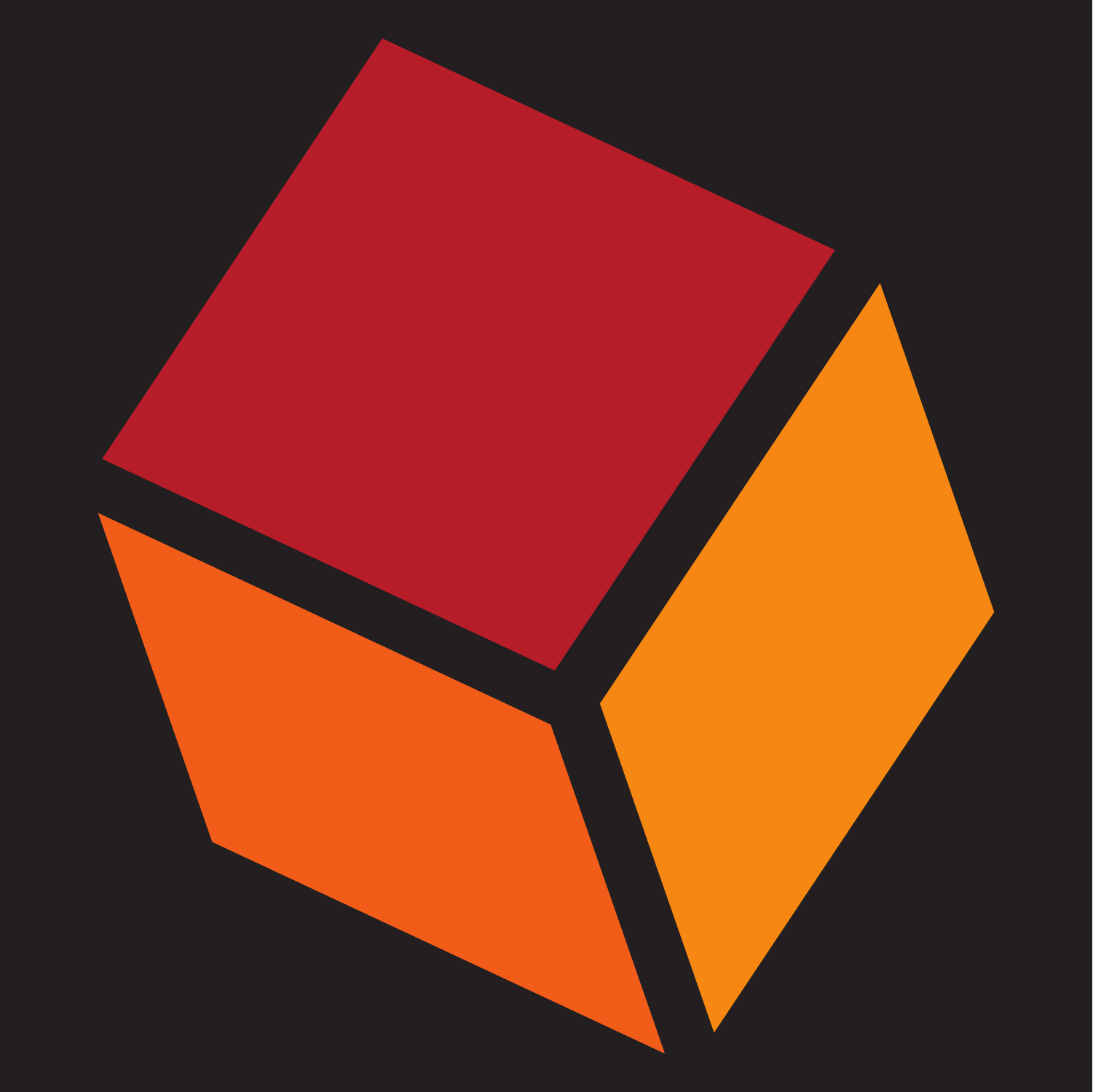

PL&A, Pochon Lawyers & Associates is a law firm active in Corporate business law, incorporation, domiciliation and administration of companies, as well as Family Officer services. Our understanding of our clients' business practices together with our know-how and practical skills enable PL&A to provide a full range of legal services to both national and international corporate clients and individuals. One of our highest priorities is our confidential relationship with our clients as this helps us to maintain our clients' trust and confidence. Each relationship starts with a single point of contact allowing us to avoid confusion. A distinctive expert team is built around afterwards to find the best approach and optimal solutions to the situations that clients face nowadays.

## **COMPANIES**

## **INCORPORATION OF COMPANIES, FINANCIAL AND COMMERCIAL**

PL&A advise and assist the Luxembourg and international clients in connection with the creation, administration and management of the Luxembourg and international companies.

The firm provides a full specialist legal service and advice on the choice of the corporate type and the establishment of the appropriate corporate structures.

- provision of assistance, advice and coordination before and during the formation of companies
- opening a bank account

### **DOMICILIATION AND ADMINISTRATION OF COMPANIES**

#### **Domiciliation**

• Provision of a registered office address

#### **Company representation**

• Provision of Luxembourg company managers

#### **Management, Assistance and Legal Advice**

- Correspondence with the shareholders and directors concerning annual statutory requirements
- Liaising with the accountant and the auditor for the following-up of:
- Establishment of income tax returns, municipal trade tax and wealth tax
- Establishment of VAT declarations
- Filing of the annual accounts with the RCS Luxembourg
- Dispatching of convening notices or publication of notices for the Annual and Extraordinary General Meetings
- Preparation of proxy forms for the Annual and Extraordinary General Meetings
- Holding the Annual and Extraordinary General Meetings and preparing the minutes and attendance list
- Publication/registration of the extracts relating to the filing of the annual accounts along with the extracts at the Trade register
- Attending to a minimum number of board meetings and preparation of minutes thereof
- Establishing a share register
- Maintaining of the Statutory and correspondence files, including a file for bank statements, invoices in and out, tax returns
- Forwarding of mails to shareholders and directors
- Coordination and following up of the reception and further delivery of the documentation provided by our outside collaborators
- Company bookkeeping and establishment of the financial statements (including consolidated accounts)

#### **Professional agent of bearer shares**

• Deposit of bearer shares according to the law of July 28th, 2014

## **LEGAL ADVISER IN LABOR LAW**

PL&A offers advice and assistance to all enquiries relating to the labor law together with the representation before the Luxembourg Court.

Our lawyers are fully experienced in collective working relations and collective labor agreements.

- contracts
- collective agreements in labor law
- delegation of the staff

## **RELOCATION IN LUXEMBOURG**

PL&A facilitates your formalities to become resident in Luxembourg and you in your legal and administrative procedures :

- Tax residence in Luxembourg
- Accommodation in Luxembourg
- Obtain Luxembourg citizenship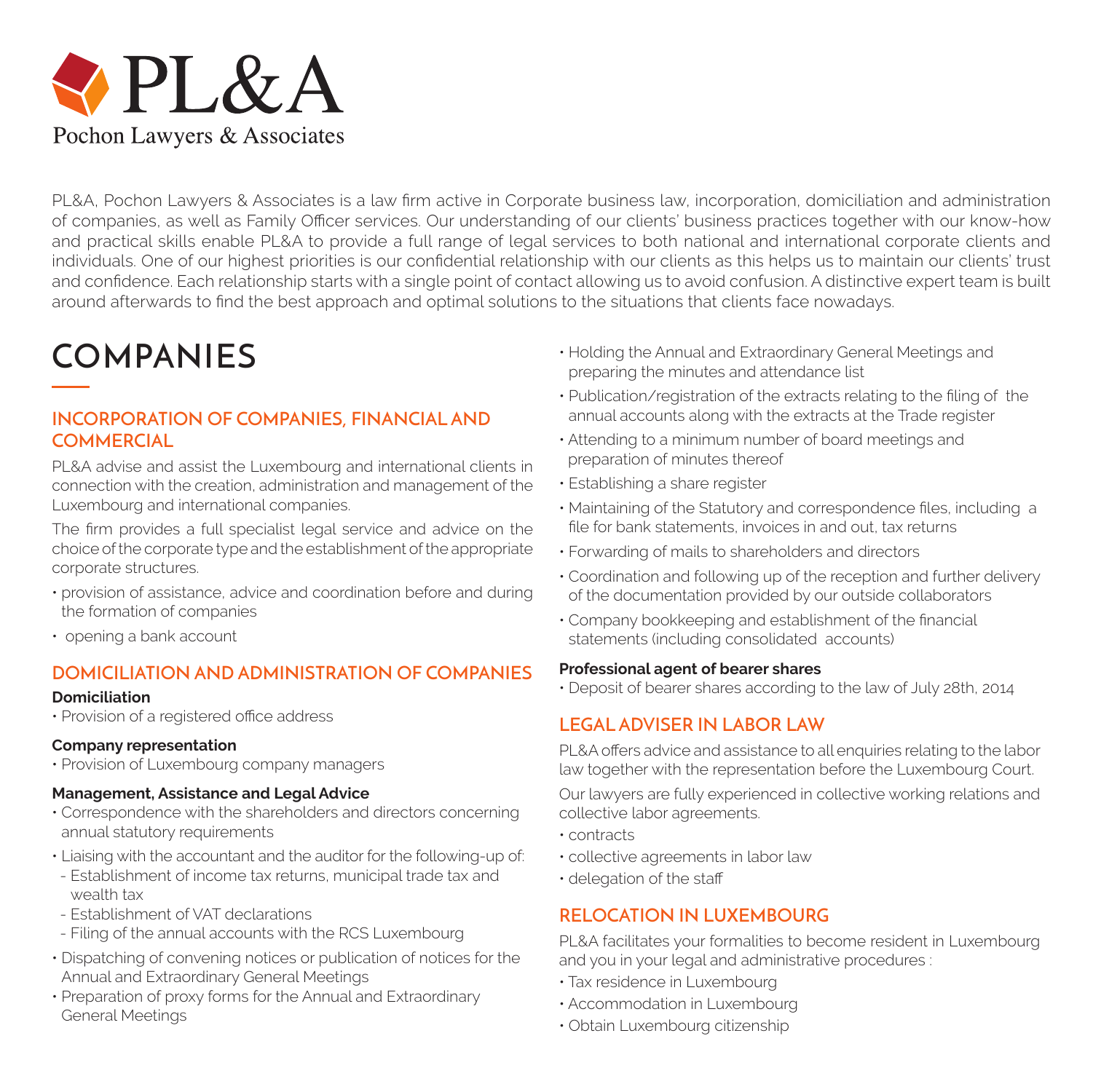# **FAMILY OFFICER**

## **FAMILY OFFICER, A PROFESSION OF EXCELLENCE IN LUXEMBOURG**

PL&A is held in the service of fortunate customers in search of advice, of expertise, of skills, of transparency and of independence in the organization and the global management of their heritage.

PL&A advises and coordinates all the services. PL&A is the experimented conductor, a confidant and an independent who is able to analyze and understand all the requirements of the customers.

By his abilities to listen, his professionalism, his availability, PL&A advises the customers to find the solutions adequate to their demands.

PL&A works in close collaboration with specialists of the various domains concerned by the global management of your heritage, in a spirit of protection of the values and the family traditions. PL&A advises and chooses with the customers the specialists the most adapted to their needs, organizes the follow-up and the control of their actions, as the charged expenses, estimates their performances and challenge permanently the selected experts.

Family Officer is the council and the permanent contact with all the partners in charge of the organization and the optimal management of the heritage of the customers, resting on partners selected for their skills and their capacity to be supplied with «custom-made» solutions.

The recognized skills of the Luxemburg Financial center, its sense of the anticipation, its political stability, associated to pragmatic legal and fiscal structures incited PL&A to choose the Luxembourg to offer a high-level range of services required by an international clientele in search of an appropriate environment and to be the center of coordination of the services to this clientele.

PL&A is your permanent contact and the link with all the partners in charge of the optimal management of the heritage of the customers.

#### **Council - Adviser - Coordination - Administration - Structuring - Negotiation – Control**

#### **Partnerships with the recognized actors of the financial sector:**

- Management Companies
- Real Estate experts
- Insurance companies
- Tax experts
- Audit firms
- Accounting firms

## **REAL ESTATE LAW, RESIDENTIAL AND COMMERCIAL**

PL&A offers its clients a comprehensive range of legal services in all aspects of the real estate projects and advise on issues such as contract development, drafting and negotiation, sale, purchase and lease of commercial and residential real estate.

### **ART TRANSACTIONS / FREEPORT / LAWYER PAYMASTER**

Since the 1st of September 2014, a bill of law aims at promoting the new Freeport of Luxembourg and developing the Luxembourg art market notably by extending the tax regime of the profit margin to organisers of sales by public auctions and by exempting certain goods and services from VAT.

The VAT-free zone regime increase Luxembourg's competitiveness in the logistics sector by positioning Luxembourg as a storage and warehouse site for high value goods, such as art. The Bill introduces the possibility for organisers of sales by public auction to benefit, upon option, from the profit margin VAT regime for the supply of second-hand goods, art works, collectors' items and antiques. The goods placed in a free zone will benefit from an exemption from VAT.

PL&A is a legal adviser in art transactions and lawyer paymaster, with more than 19 years of experience in business transactions. As paymaster, PL&A will receive fees in escrow by buyers in a large transaction, and disburse to the sellers and brokers on the transaction. In return for the service, PL&A charges a small fee, which is paid out of the commission proceeds prior to disbursement.